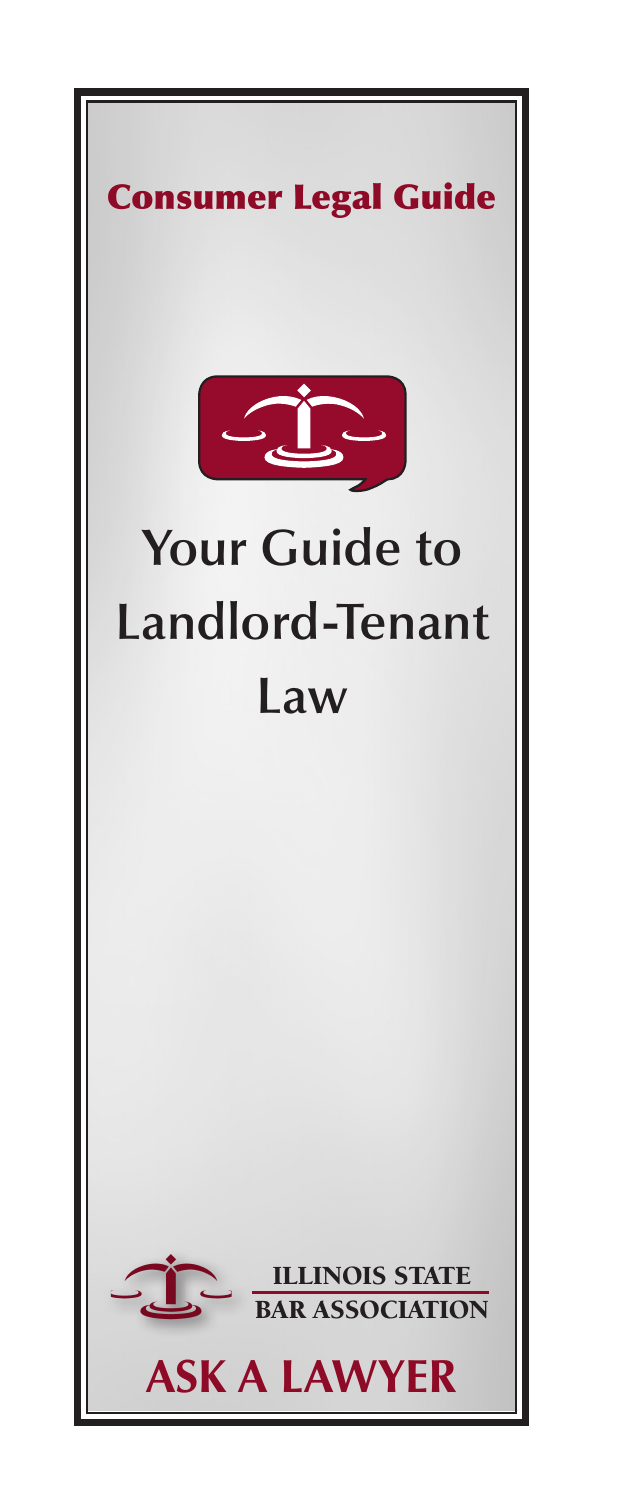#### LANDLORD-TENANT LAW

At some point during their lives most people will be involved with the rental of real estate, either as landlord or tenant. Although the problems facing a landlord are just as perplexing at times as those facing the tenant, the problems facing the tenant are the general subject matter of this pamphlet.

Laws that affect landlords and tenants can vary significantly from city to city. This pamphlet provides general information about being a tenant in Illinois, but your municipality may provide you with greater protection under the law.

#### A LEASE

The relationship between landlord and tenant arises from an agreement called a lease by which one party occupies the real estate of another with the owner's consent.

No particular words are necessary to create a lease, but generally the terms of a lease include a description of the real estate, the duration of the agreement, the rent, and the time of payment. In Illinois, a lease need not be in writing unless it is for a term greater than one year. Although the terms of an oral lease may be difficult to determine, a party may be bound to the terms of an oral agreement just as much as a written one.

The most common form of lease is a written agreement that spells out all of the terms and conditions binding upon both parties. If a lease is not in writing, it will probably be a periodic lease, which is one without a definite term. The period is generally determined by the frequency of the rental payments; for example: week to week, month to month, year to year.

# TERMINATION OF THE LEASE

If a lease is not for a specific term, it may be terminated by either party with proper notice.

> • For year-to-year tenancies, other than a lease of farmland, either party may ter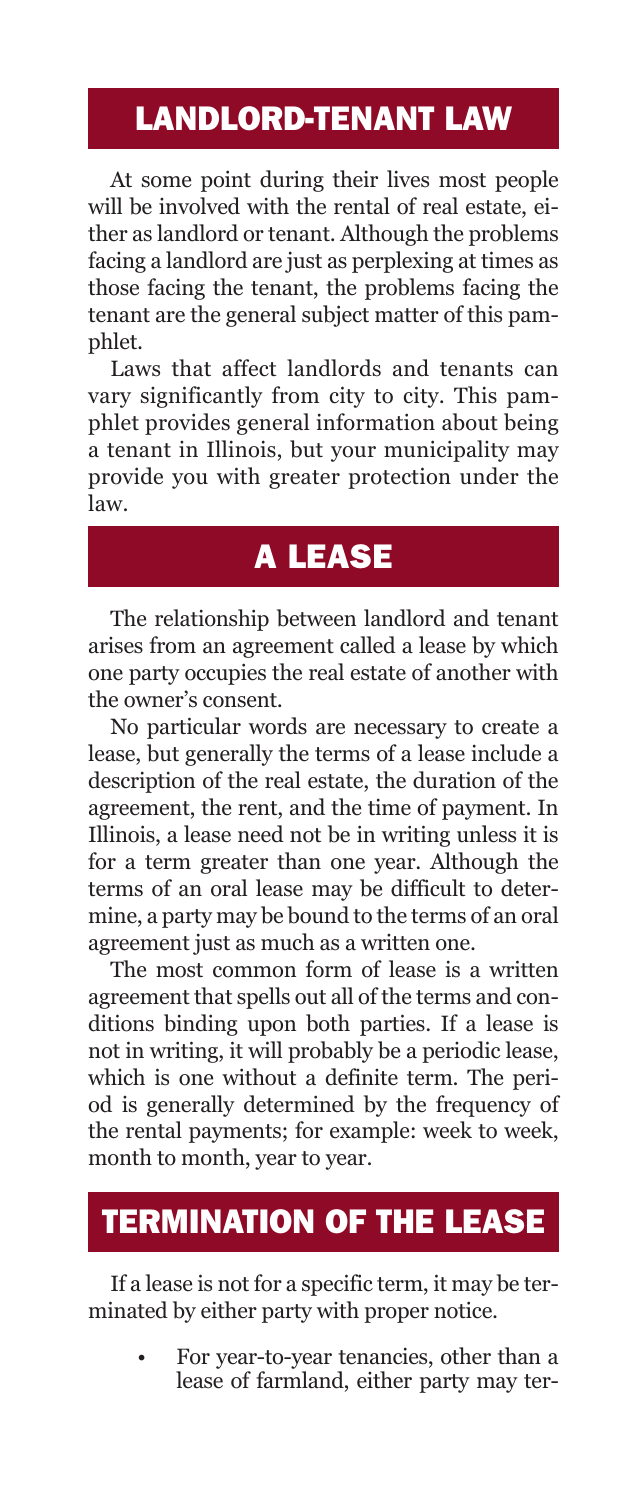minate the lease by giving sixty days' written notice at any time within the four months preceding the last sixty days of the lease.

- A week-to-week tenancy may be terminated by either party by giving seven days' written notice to the other party.
- Farm leases generally run for one year. Customarily, they begin and end in March of each year. Notice to terminate must be given at least four months before the end of the term.
- In all other lease agreements for a period of less than one year, a party must give thirty days' written notice. Any notice given should call for termination on the last day of that rental period.

When a lease is written, the expiration date is usually stated in the document. No termination notice is necessary in such a case. Be aware that your lease may also require notice of termination in a specific form, or greater notice than the minimum required by law.

# TERMINATION FOR BREACH

The most common breach of a lease is nonpayment of rent. In this case the landlord must serve a five-day notice upon the delinquent tenant. Five days after such notice is served, the landlord may commence eviction proceedings against the tenant. If, however, the tenant pays the rent within those five days, the landlord may not proceed with an eviction. The landlord is not required, however, to accept rent that is less than the exact amount due. If the landlord accepts a tender of a lesser amount of rent, it may effect the rights to proceed under the notice.

The notice itself does not end the lease but merely states that at the end of the notice period the landlord can consider the lease ended and bring a suit for possession.

If a landlord wishes to terminate a lease because of a violation of the lease agreement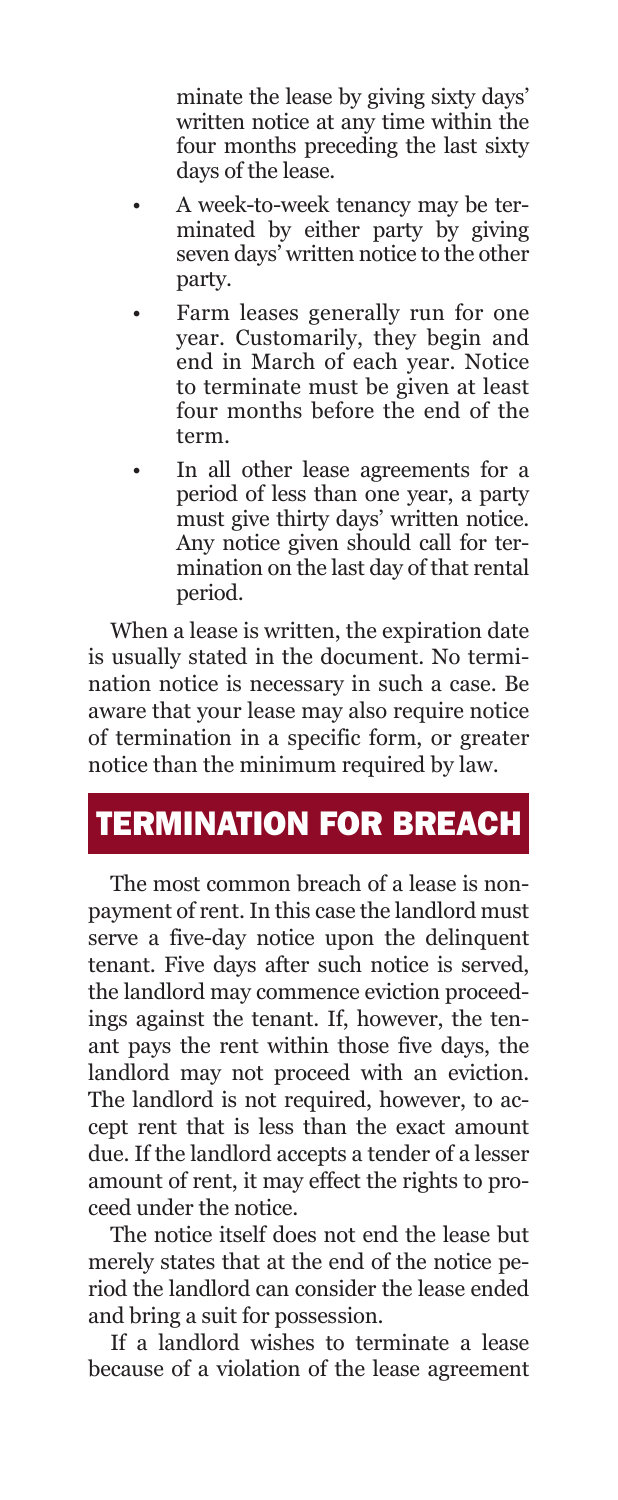by the tenant, other than for non-payment of rent, he or she must serve ten days' written notice upon the tenant before eviction proceedings can begin. Acceptance of rent after such notice is a waiver by the landlord of the right to terminate the lease unless the breach complained of is a continuing breach.

### SERVICE ON DEMAND **NOTICE**

Notice may be served upon tenant by delivering a written or printed copy to the tenant or by leaving the same with some person above the age of ten (10) years who lives at the party's residence or by sending a copy of the notice to the party by certified or registered mail with a return receipt from the addressee. If no one is in the actual possession of the premises, then posting notice on the premise is sufficient.

### SUBLETTING OR ASSIGNING THE LEASE

Often, written leases prohibit the tenant from subletting the premises without the written consent of the landlord. Such consent cannot by withheld unreasonably, but the prohibition is enforceable under the law. If there is no such prohibition, then a tenant may sub- lease or assign his lease to another. In such cases, however, the tenant will remain responsible to the landlord unless the landlord releases the original tenant. A breach of the sub-lease will not change the initial relationship between the landlord and tenant.

# REMEDIES OF A TENANT

If the landlord has breached the lease by failing to meet their duties under the lease, certain remedies arise in favor of the tenant:

- The tenant may sue the landlord for damages sustained as a result of the breach.
- If a landlord fails to maintain a leased residence in a livable condition, the tenant may be able to va-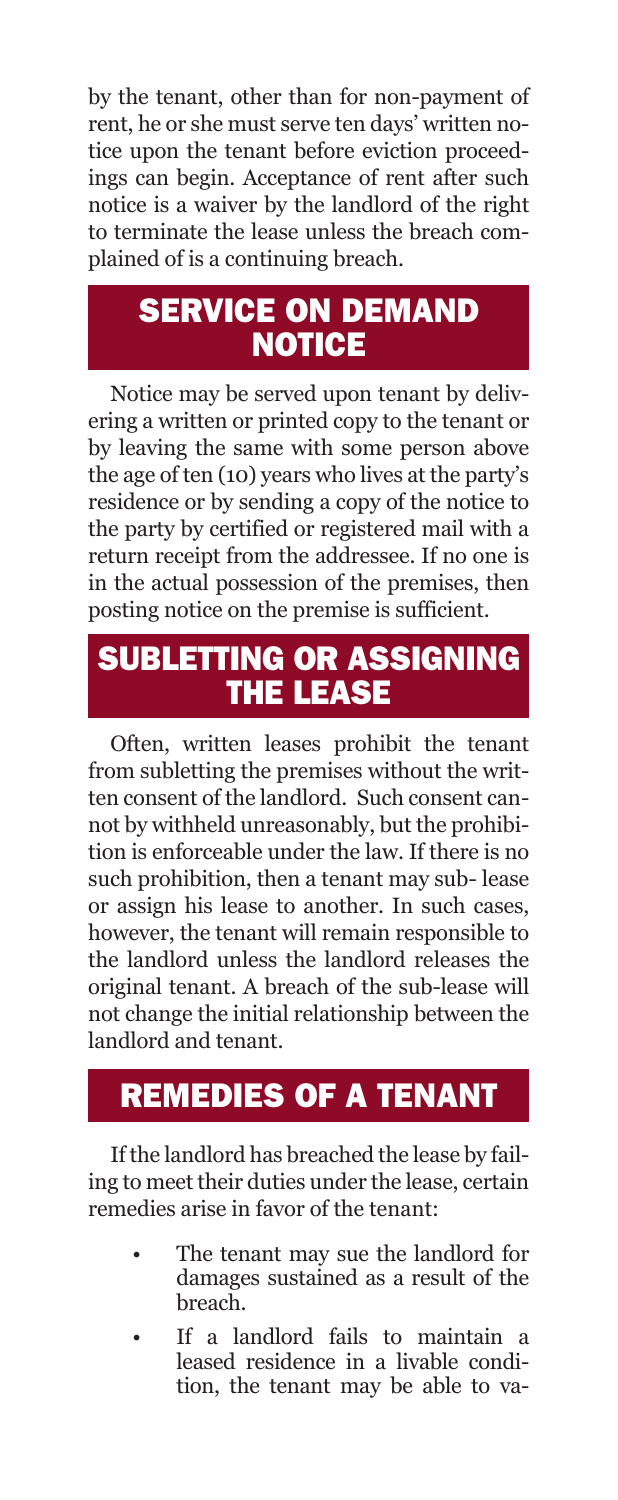cate the premises and terminate the lease under the theory of "constructive eviction."

The failure of a landlord to comply substantially with local housing codes may be a breach of the landlord's "implied warranty of habitability" (independent of any written lease provisions or oral promises) which the tenant may assert as a defense to an eviction based on the non-payment of rent. However, breach by landlord of local housing codes does not automatically entitle a tenant to withhold rent. The obligation to pay rent continues as long as the tenant remains in the leased premises and to assert this defense successfully, the tenant will have to show that his damages resulting from landlord's breach of this "implied warranty" equal or exceed the rent claimed due.

A landlord's breach and tenant's damages may be difficult to prove. Because of the limited and technical nature of these rules, tenants should be extremely cautious in withholding rent and should probably do so only after consulting an attorney.

### BREACH BY THE TENANT

If rent is not paid the landlord may (1) sue for the rent due or to become due in the future or (2) terminate the lease and collect any past rent due.

If a tenant fails to vacate the leased premise at the end of the lease term, the tenant may become liable for double rent for the period of holdover if the holdover is deemed to be willful. The tenant can also be evicted.

If the tenant damages the premises, the landlord may sue for the repair of such damages.

# LEASE PROVISIONS

Under the federal Fair Housing Act and Illinois law, it is unlawful for a landlord to discriminate in the leasing of a dwelling house,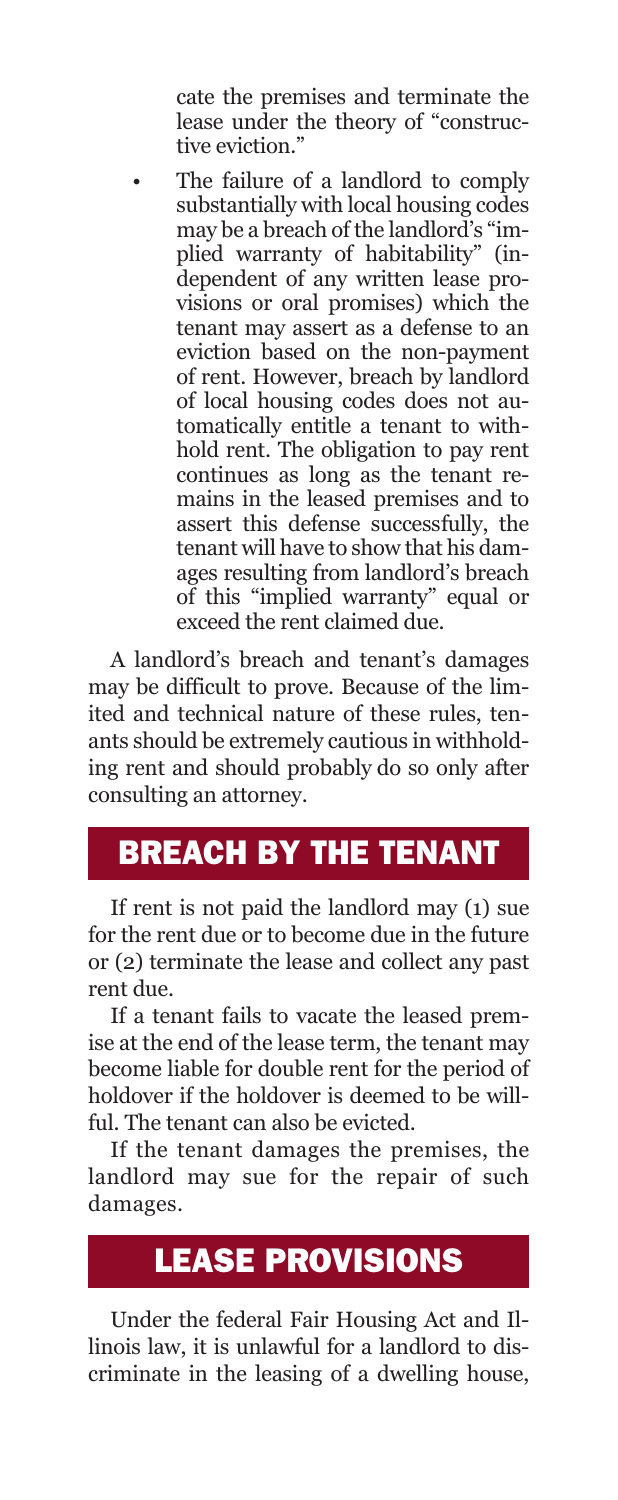flat, or apartment against prospective tenants who have children under the age of 14 years. It is also unlawful for a landlord to discriminate against a tenant on the basis of race, religion, sex, national origin, or disability.

Provisions in a lease agreement that exempt a landlord from liability for damages to persons or property caused by the negligence of the landlord are viewed as being against public policy and are therefore unenforceable. Under certain circumstances in the event of non-payment of rent the landlord may hold the furniture and personal property of the tenant until past rent is paid by the tenant.

#### SECURITY DEPOSITS

A tenant is usually required to deposit with the landlord a sum of money prior to occupying the property. This is usually referred to as a security deposit. This money is deemed to be security for any damage to the premises or non-payment of rent. The security deposit does not relieve the tenant of the duty to pay the last month's rent. It must be returned to the tenant upon vacating the premises, if no damage has been done beyond normal wear and tear and the rent is fully paid.

If a landlord fails to return the security deposit promptly, the tenant can sue to recover that portion of the security deposit to which the tenant is entitled. In some jurisdictions, when a landlord wrongfully withholds a tenant's security deposit the tenant may be able to recover additional damages.

A landlord leasing residential real estate containing five or more units who receives a security deposit may not withhold any part of that deposit as compensation for property damage unless he furnishes to the tenant, within thirty days of the date the tenant vacates, a statement of damage allegedly caused by the tenant and the estimated or actual cost of repairing or replacing each item on that statement. If no such statement is furnished within 30 days, the landlord must return the security deposit in full within 45 days of the date the tenant vacated.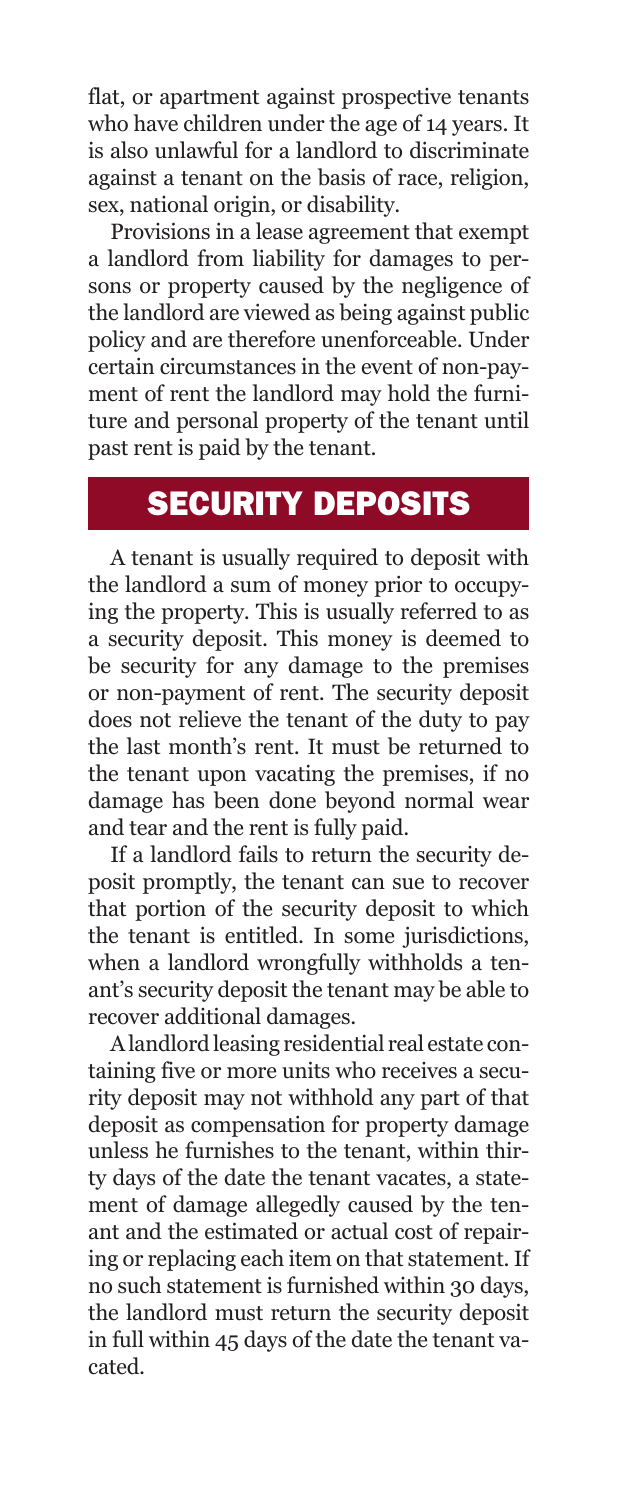If a building contains 25 or more residential units, the landlord must also pay interest on the deposit from the date it was paid, if held more than 67 months. (Interest is calculated at the rate paid by the largest bank in Illinois, as determined by total assets, on a passbook security account.)

 Landlord and tenant matters can become complex. Both landlord and tenant should consult an attorney for assistance with particular problems. For more information about your rights and responsibilities as a tenant, including specific landlord-tenant laws in your municipality, contact your local bar association, or visit the Illinois Tenants Union at *www.tenant.org.*